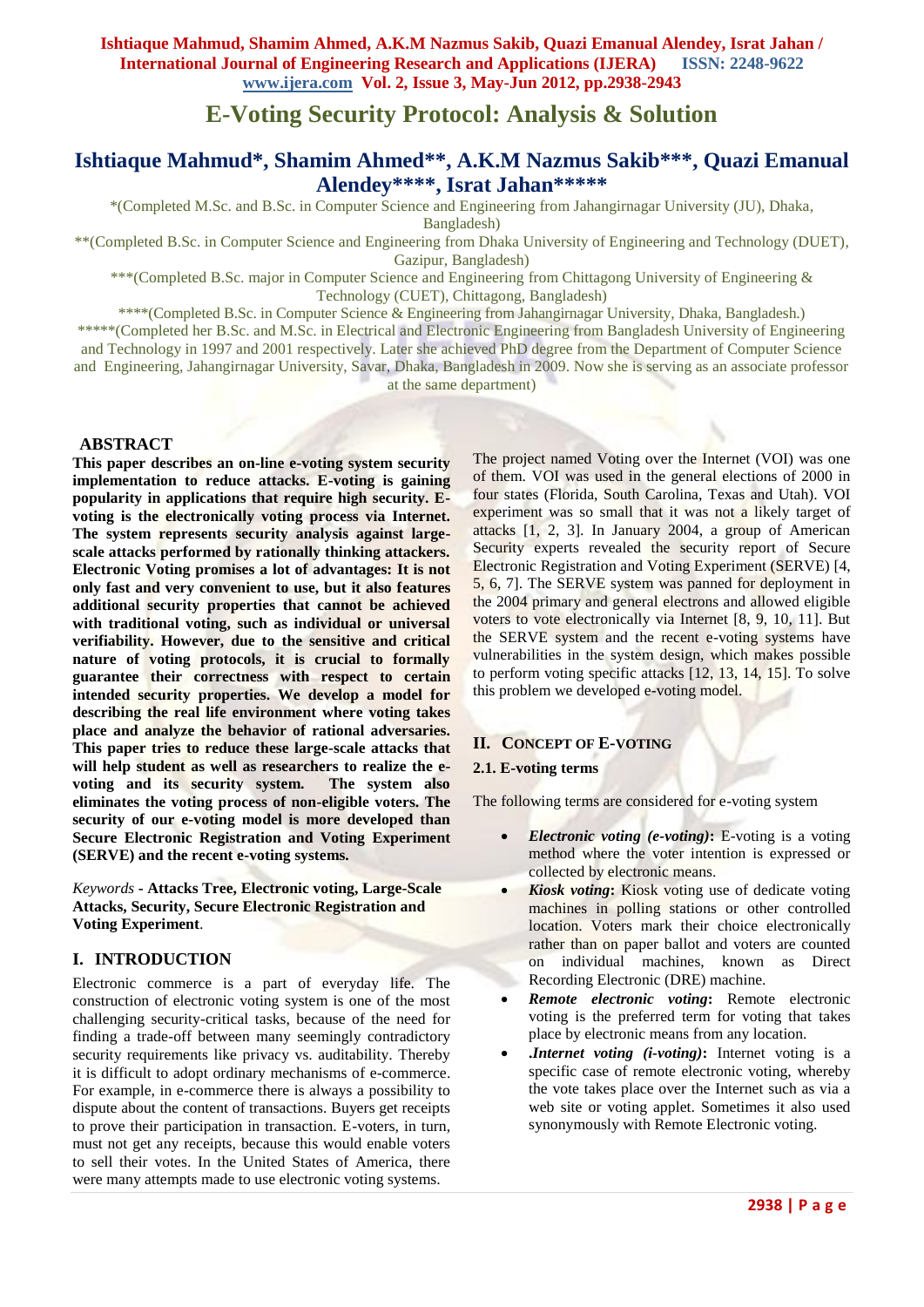## **2.2. Properties of E-voting System**

Elections allow the populace to choose their representatives and express their preferences for how they will be governed. Naturally, the integrity of the election process is fundamental to the integrity of democracy itself. The election system must be sufficiently robust to withstand a variety of fraudulent behaviors and must be sufficiently transparent and comprehensible that voters and candidates can accept the results of an election. Unsurprisingly, history is littered with examples of elections being manipulated in order to influence their outcome. The design of a "good" voting system, whether electronic or using traditional paper ballots or mechanical devices must satisfy a number of following criteria.

- Eligible voters are capable to cast ballot that participate in the final tally.
- Non-eligible voters are disfranchised.
- Eligible voters are not capable to cast two ballots that both participate in the computation of the final tally.
- Votes are secret.
- It is possible for auditors to check whether all correct cast ballots participated in the computation of final tally.
- The result of an election must be secret until the end of the election.
- All valid voters are counted correctly and the system outputs the finally tally.
- It must be possible to repeat the computation of the final tally.

## **2.3. Description of E-Voting System**

- *The voters' managing:* Is a phase in which votes are managed, stored and prepared for counting.
- *The voters' registration:* Is the phase to defined voters for the e-voting system and gives them authentication data to log into the e-voting system.
- *The authentication:* Is a phase to verify that the voters have access rights and franchise.
- *The voting and vote's saving:* Is a phase where eligible voters cast votes and e-voting system saves the received votes from voters.
- *The voters' managing:* Is a phase in which votes are managed, stored and prepared for counting.
- *The voters' counting:* Is the phase to decrypt and count the votes and output the final tally.
- *The auditing:* Is a phase to check that eligible voters were capable to vote and their votes participate in the computation of final tally.

It is possible to divide the e- voting system into three main components of infrastructure.

- *Voter application***:** Voter application is a web application or an application in voter's personal computers for casting votes. It connects to network server. Usually, encryption and authentication methods secure the communication between these components.
- *Network server***:** Network server is an online server that provides voters a necessary interface for casting votes. It connects to Back-office server and transfers the received votes.
- *Back-office* **server:** Back-office is consists of server to save and maintain votes and count a final tally.

## **2.4. E-voting attacks and security analysis**

There are following e-voting specific attacks.

 *Large-scale vote: Theft* the aim of the attack is to change votes or give more votes for favorite candidates. Another threat is that voters are able to cast more than one vote, so that all votes are accepted final tally.

## *Security properties*:

- Non-eligible voters are disfranchised.
- Eligible voters are not able to cast two ballots that both participate in the computation of the final tally.
- *Large-scale disfranchisement votes:* It means that a large number of correctly encrypted ballots from eligible voters never reach Back-office. Attacks could also selectively disfranchise eligible votes. The aim of disfranchisement of votes is to eliminate undesirable votes.

## *Security properties:*

- Eligible voters are able to cast ballots that participate in the computation of the final tally.
- *Large-scale votes' buying and selling:* It means that a large number of votes are sold. The aim of this attack is to increase the amount of votes for certain supported candidates.

## *Security properties:*

- Voters are secret
- *Large-scale privacy violation:* One of the main rights is voter's privacy. The aim of the attacks is to reveal how voters have voted.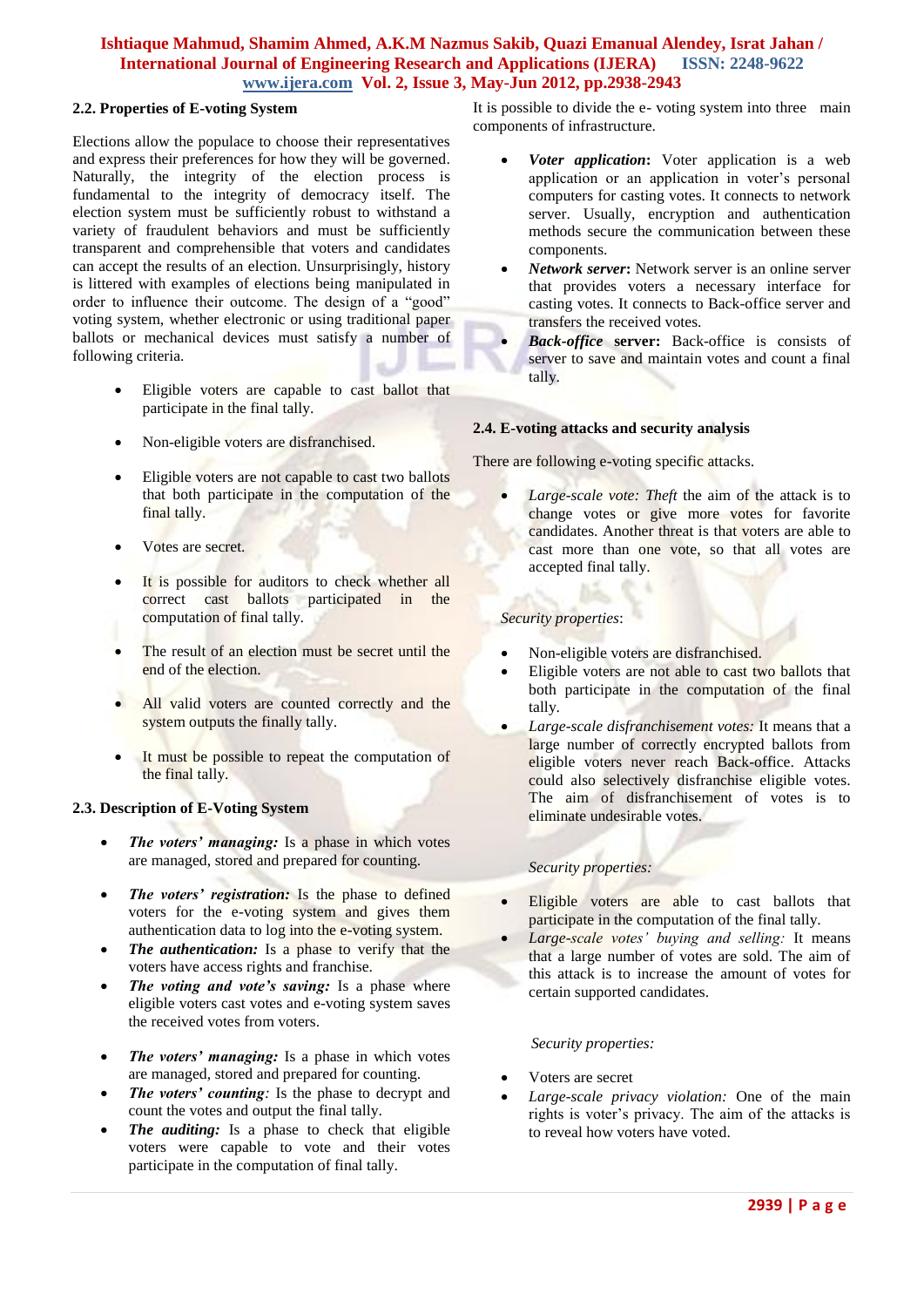*Security properties:*

Voters are secret







We analyze adversarial behavior by using attack tree method. Attacks tress provides a formal method of describing the security of systems, based on varying attacks. Fig. 3 depicts the example of attack tree. Basically attack

- Voting Storing Server
- Voting Counting Server
- Back-office Server

Voters Applications of our proposed system send a request to Network Server for establishing a secure connection. Voter Application receives the certificate of network server, if he is an eligible voter. Voters enter the name and password decides whether to verify the signature on the server message component. The certificate is signed with the private key of Back-office.Then the signature is verified by the voter application with the help of public key of Backoffice. In our system the Voter Application creates a vote and encrypts the ballot by using the public key of Backoffice. Finally, our system accepts the received ballots then Voters Application receives a confirmation response, which confirms that voter's vote reached to Voting Storing Server. Then the vote is counted with the help of time stamping by the Votes Counting Server.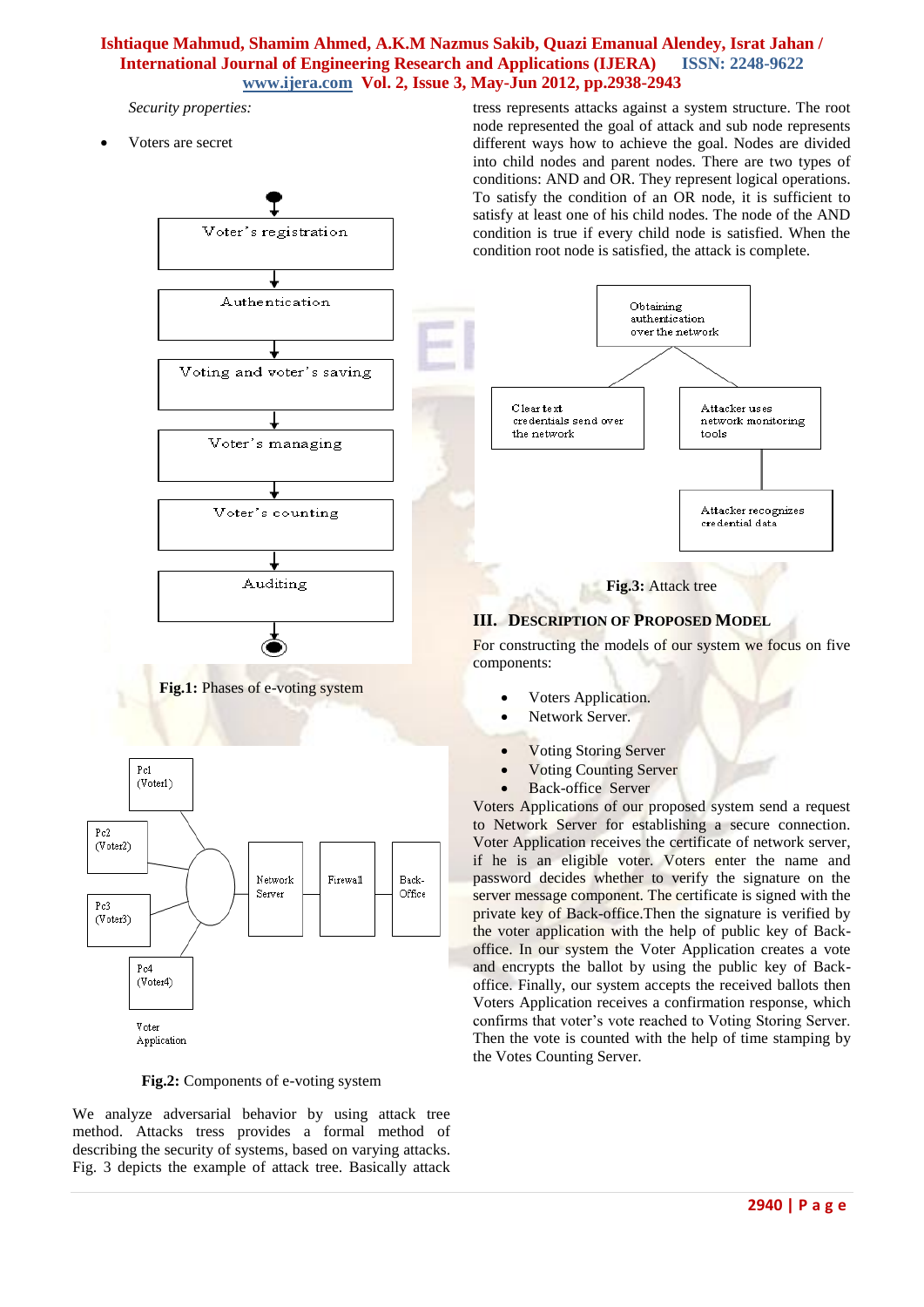**Table 1:** The function of the proposed model.

| <b>Authentication</b> | process for authentication                          |  |  |
|-----------------------|-----------------------------------------------------|--|--|
| Enc                   | function for encryption                             |  |  |
| Dec                   | function for decrypting ballot                      |  |  |
| Sign                  | function for digitally signing<br>encrypted ballots |  |  |
| Cast                  | process to cast a vote                              |  |  |
| PK                    | the public key of e-voting system                   |  |  |
| SK                    | the secret key of the e-voting system               |  |  |
| Count                 | function for counting the final tally               |  |  |

From Table 1 we can get different functuion of proposed model.



Application

**Fig.4:** E-voting components of proposed model.



**Fig.5:** The process of log in Voter Application of proposed model

# **IV. SECURITY ANALYSIS OF PROPOSED MODEL**

The attacker considers with the probability p to succeed the attack and to get gains from the attack. After the attack, it is possible that the attacker will be detected and will be caught. Hence, the rational attacker estimates this probability and penalties so that an outcome ratio will be  $\sim$  Costs + Gains – Penalties.



**Fig.6:** Diagram of the attacks

Considering all these parameters, attacker calculates the excepted outcome of the attack. To overcome the attack we can derive an equation which reduces the attack.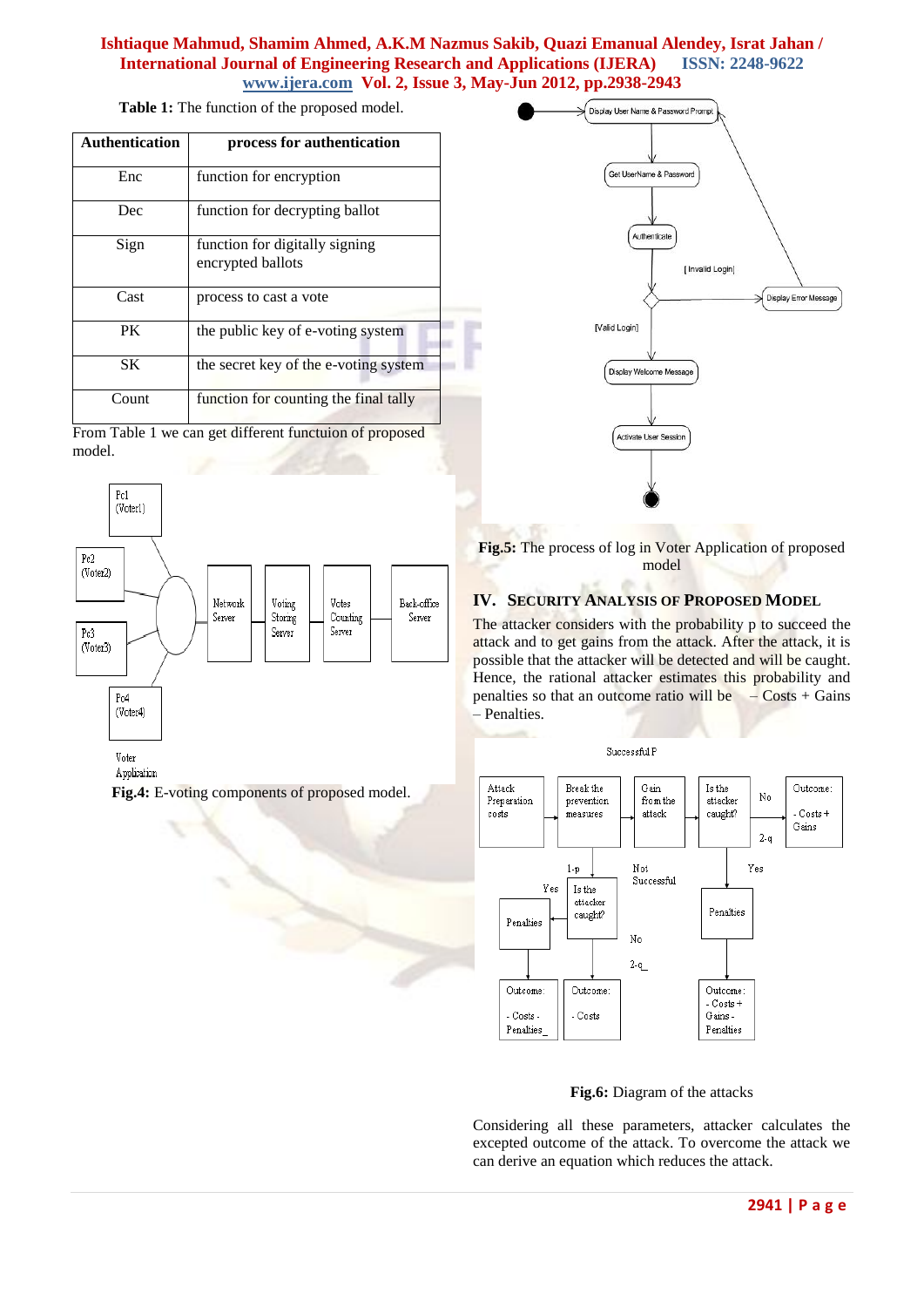The parameters are:

Gains-The gains of the attacker, when the attack succeeds;

Costs- The cost of the attack;

p- The success probability of the attack;

q- The probability of getting caught (if the attack was successful);

q\_-The probability of getting caught (if the attack was not successful);

Penalties-The penalties when the attacker are caught (if the attack was not successful);

The value of cost does not affect attacker's final decision to attack an e-voting system or not. Therefore, we may even assume Costs=0. If an e-voting system is secure when Costs=0 or Costs>0. Costs do not affect the attacker's final decision. In our security analysis we may consider attacks is not possible if Outcome=1 and the attacker the attack is successful if Outcome > 1.

We can justify the security of our proposed model. Then we calculate the value of outcome.

$$
Outcome = \text{Costs} + \text{Gains.} (p. (2-q) - (1-p). q_-)
$$
 (1)

 If voters vote more than once, in the case when 10 voters among 100 eligible voters vote twice the probability to succeed voting is  $p=0.99^{10}$ . The probability of getting caught is q=q\_=1-0.99<sup>10 =</sup> 0.096.

Here,  $p=0.99^{10}$ 

q=0.9

```
q = 0.096
```
 Putting the value in equation (1) the outcome is following:

Outcome =  $-Costs + Gains.$  (p. (2-q)- (1-p). q.)

- $=$  -Costs + Gains. (0.99<sup>10</sup>). (2-0.9)- (1-0.99<sup>10</sup>).
	- 0.096)
- $= \text{Costs} + \text{Gains} \cdot (0.995 0.009)$

$$
= -\text{Costs} + \text{Gains} \cdot (0.99)
$$

$$
= 0.99
$$

$$
\approx 1
$$

In our proposed model attack is not be successful because outcome equal to 1 (Outcome=1). If Outcome>1 may happen multi-parameter attack, like Man in the Middle Attack for logging voters encrypted ballot. If an adversary knows secret in voters ballots, then he able to create all possible encrypted ballots per vote and deduced how voter voted. To reduce this attack we develop an algorithm.

## **V. RESULT OF PROPOSED MODEL**

Algorithm for our proposed model is following:

#### **5.1. Algorithm**

Step1. Initialize number of ballot paper.

Step2. Find any attack then calculate time stamping.

Step3. If current attack is occur when the time of voter

 $1<sup>st</sup>$  vote is grater or equal  $2<sup>nd</sup>$  vote  $(1<sup>st</sup>$  vote time $\geq 2^{nd}$  vote time) then go to step 4, else go to step 5.

Step4. If the time of voter  $1<sup>st</sup>$  vote is less than  $2<sup>nd</sup>$  vote

 $(1<sup>st</sup>$  vote time $<$ 2<sup>nd</sup> vote time) then attack is reduce. Otherwise go to step 2.

Step5. If all attacks are reduced (Outcome=1) then

exit; else go to step *4.*

Fig. 7 shows the result of the proposed model, outcome is equal to 1 (Outcome=1).

## @N "D:\C++ 6.0\AUMI C++FILES\attack\_02\Debug\

Outcome= 1 Press any key to continue



From the above results it may conclude that when Outcome>1, then attacks are occurring and if Outcome=1, then attacks are reducing. So, in our proposed model attack is not possible because the outcome of the security model is equal to 1 (Outcome=1).

# **VI. DIFFERENCES BETWEEN PROPOSED MODEL AND OTHER SYSTEMS**

**Table 2:** Points out briefly the main difference between our proposed model and SERVE e-voting system.